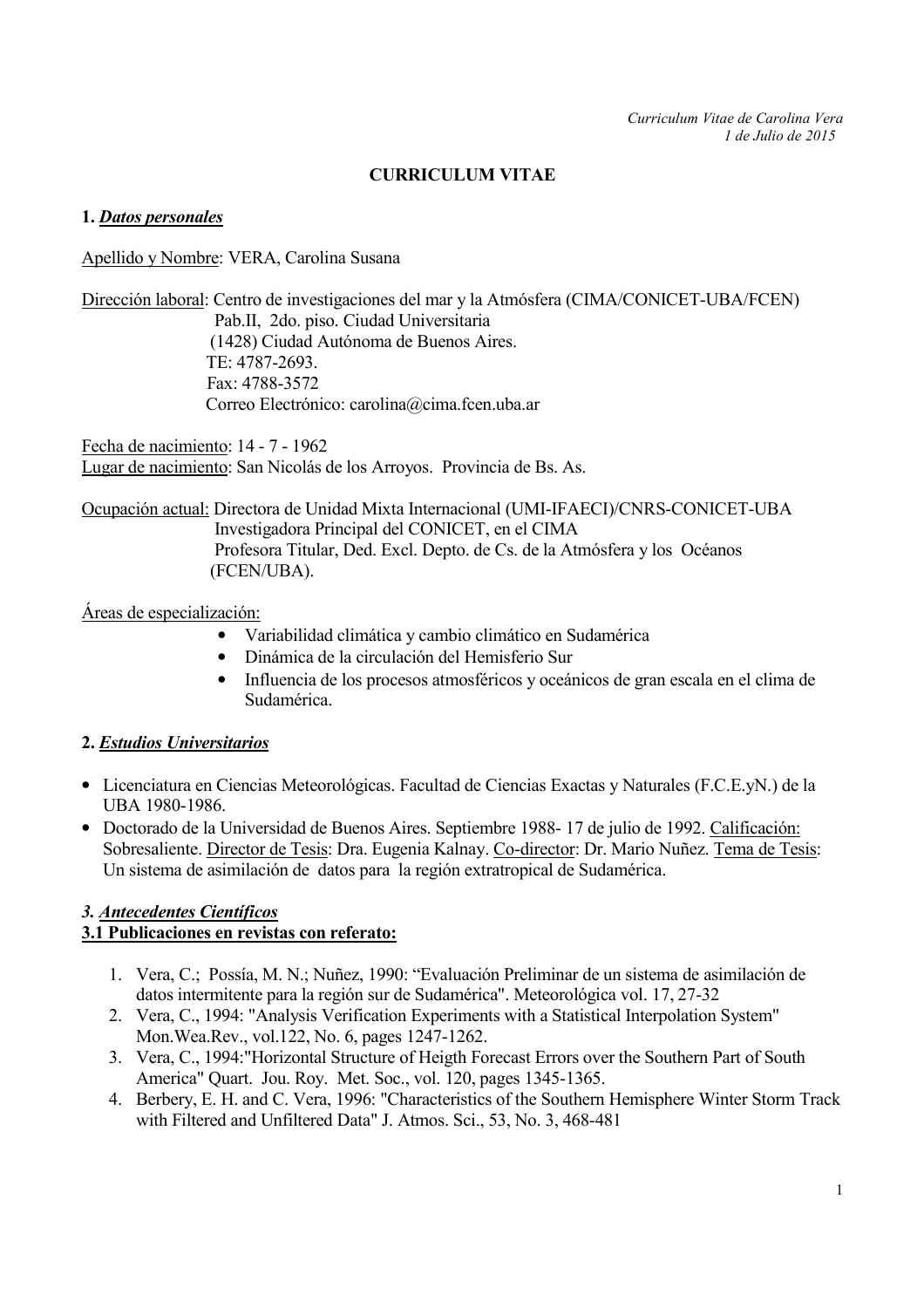- 5. Vera, C. and P. K. Vigliarolo, 2000: "A statistical-dynamical diagnostic of cold-air outbreaks over South America", Mon. Wea. Rev., 128, No. 1, 3-24.
- 6. Vigliarolo, P., C.Vera, and S.Díaz, 2001: Southern Hemisphere Winter Ozone Fluctuations. Quart. J. Roy. Met. Soc., 127, 559-578.
- 7. Vera, C., P.K. Vigliarolo and E. H. Berbery, 2002: Cold season synoptic scale waves over subtropical South America. Mon. Wea. Rev., 130, 684-699.
- 8. Campetella, C. and C. Vera, 2002: The influence of the Andes mountains on the South American low-level flow. Geophys. Res. Lett., 29 (17), 1826, doi: 10.1029/ 2002GL015451.
- 9. Nogués-Paegle, J., C.R. Mechoso, R. Fu, E.H. Berbery, W.C. Chao, K. Cook, A. Diaz, D. Enfield, R.N. Ferreira, A.M. Grimm, V.E. Kousky, B. Liebmann, J.A. Marengo, K.C. Mo, J.D. Neelin, J. Paegle, A. Robertson, A. Seth, C. Vera, J. Zhou, 2002: Progress in Pan American CLIVAR research: Understanding the South American monsoon. Meteorologica, 27, 3-32.
- 10. Vera, C, 2003: Interannual and interdecadal variability of atmospheric synoptic-scale activity in the Southern Hemisphere. Journal of Geophysical Research. Vol. 108, NO. C4, 8077, doi:10.1029/2000JC000406.
- 11. Silvestri, G. E., and C. S. Vera, 2003: Antarctic Oscillation signal on precipitation anomalies over southeastern South America. Geophys. Res. Lett., 30(21), doi:10.1029/2003GL018277.
- 12. Vera, C. S., G. E. Silvestri, V. R. Barros, and A. F. Carril, 2004: Differences in El Niño response over the Southern Hemisphere. Journal of Climate, 17, 1741–1753.
- 13. Liebmann, B., G. Kiladis, C. Vera, A. C. Saulo, L. M. V. Carvalho, 2004: Subseasonal Variations of Rainfall in South America in the Vicinity of the Low-Level Jet East of the Andes and Comparison to Those in the South Atlantic Convergence Zone. J. Climate, 17, No. 19, 3829– 3842.
- 14. Liebmann, B., C. Vera, L. M.V. Carvalho, I. A. Camilloni, M. Hoerling, D. Allured, V. Barros, J. Baez, M. Bidegain, 2004: An Observed Trend in Central South American Precipitation. J. Climate, 17, 4357-4367.
- 15. Vigliarolo, P., C. Vera, and S. Diaz, 2005: Synoptic-scale variability and its relationship with Ozone and Antarctic Vortex Displacements. Mon. Wea. Rev. 133, 2374–2386
- 16. Simionato, C., C. S. Vera and F. Siegismund, 2005: Surface wind variability on seasonal and interannual scales over Río de la Plata area. Journal of Coastal Research, 21, 4, 770-783.
- 17. Vera, C.; J. Baez; M. Douglas; C. B. Emmanuel; J. Marengo; J. Meitin; M. Nicolini; J. Nogues-Paegle; J. Paegle; O. Penalba; P. Salio; C. Saulo; M. A. Silva Dias; P. Silva Dias; and E. Zipser, 2006: The South American Low-Level Jet Experiment (SALLJEX), Bulletin of the American Meteorological Society, 87, 63-77.
- 18. Vera, C., G. Silvestri, B. Liebmann, and P. Gonzalez 2006: Climate change scenarios for seasonal precipitation in South America from IPCC-AR4 models. Geophys. Res. Lett., 33, L13707, doi:10.1029/2006GL025759.
- 19. Vera, C., W. Higgins, J. Amador, T. Ambrizzi, R. Garreaud, D. Gochis, D. Gutzler, D. Lettenmaier, J. Marengo, C. R. Mechoso, J. Nogues-Paegle, P. L. Silva Dias, and C. Zhang, 2006: A Unified View of the American Monsoon Systems. J. Climate, Vol. 19, 4977–5000.
- 20. Cerne, B., C. Vera, B. Liebmann, 2007: The nature of a heat wave in eastern Argentina occurring during SALLJEX. Mon .Wea. Rev. 135, 1165-1174.
- 21. Liebmann, B., Camargo, S., Seth, A., Marengo, J., Carvalho, L., Allured, D., Fu, R., Vera, C., 2007: Onset and End of the Rainy Season in South America in Observations and the ECHAM 4.5 Atmospheric General Circulation Model, 2007: J. Climate, 20, 2037–2050.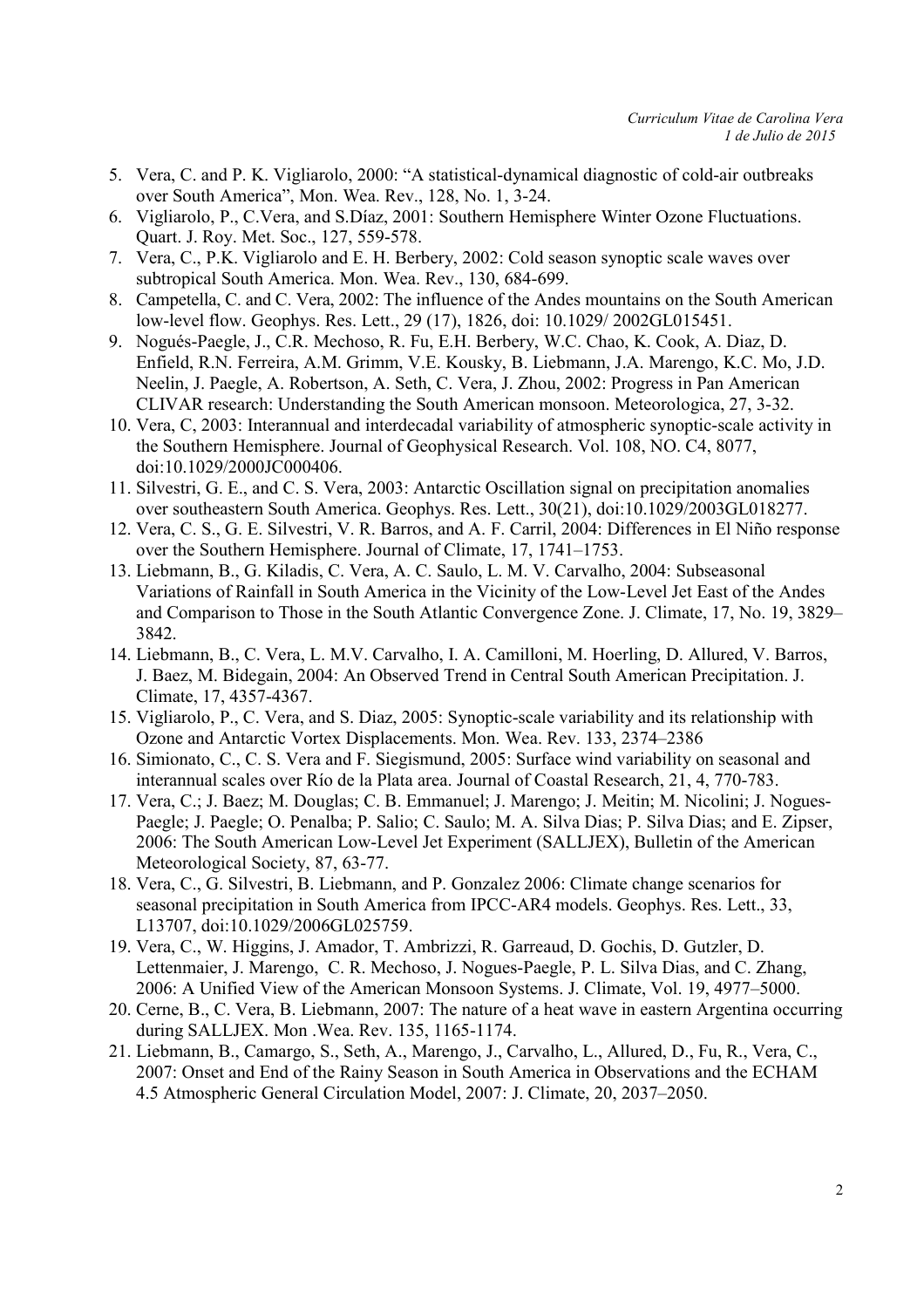- 22. Gonzalez, M., C. Vera, B. Liebmann, J. Marengo, V. Kousky, D. Allured, 2007: The nature of the rainfall onset over central South America. Atmósfera. 20(4), 379-396.
- 23. González, P. M., C. Vera, B. Liebmann, G. Kiladis, 2008: Intraseasonal variability in subtropical South America as depicted by precipitation data. Clim. Dyn., 30, 727–744.
- 24. Silvestri, G., C. S. Vera, D. Jacob, S. Pfeifer, C. Teichmann, 2008: A high-resolution 43-year atmospheric hindcast for South America generated with the MPI regional model. Clim. Dyn.,32, 5, 693-709. DOI 10.1007/s00382-008-0423-5.
- 25. Silvestri, G., C. S. Vera, 2008: Evaluation of the WCRP-CMIP3 model simulations in the La Plata Basin. Meteorol. Appl. 15, 497–502.
- 26. Liebmann, B., G. N. Kiladis, L. M.V. Carvalho, C. Jones, C. S. Vera, I. Blade, D. Allured, 2009: Origin of Convectively Coupled Kelvin Waves over South America. J. Climate. 22, 2, 300–315.
- 27. Vera, C. S., G. Silvestri, 2009: Precipitation interannual variability in South America from the WCRP-CMIP3 Multi-model dataset. Climate Dynamics, 32, 1003-1014.
- 28. Carbajo, A., C. Vera, and, P. Gonzalez, 2009: Hantavirus reservoir Oligoryzomys longicaudatus spatial distribution model under a climate change scenario in Argentinean Patagonia. International Journal of Health Geographics 2009, 8:44.
- 29. Silvestri, G., C. S. Vera, 2009: Nonstationary Impacts of the Southern Annular Mode on Southern Hemisphere Climate. Journal of Climate. 22, 6142–6148.
- 30. Gonzalez, M., C. S. Vera, 2010: On the interannual wintertime rainfall variability in the Southern Andes. Int. Jou. Climatology, 30, 643-657.
- 31. Marengo, J. A., Liebmann, B., Grimm, A. M., Misra, V., Silva Dias, P. L., Cavalcanti, I. F. A., Carvalho, L. M. V., Berbery, E. H., Ambrizzi, T., Vera, C. S., Saulo, A. C., Nogues-Paegle, J., Zipser, E., Seth, A. and Alves, L. M., 2010: Recent developments on the South American monsoon system. International Journal of Climatology. Vol. 32, 1, 1-21.
- 32. Vera, C., M. Barange, O.P: Dube, L. Goddard, D. Griggs, N. Kobysheva, E. Odada, S. Parey, J. Polovina, G. Poveda, B. Seguin and K. Trenberth, 2010: Needs assessment for climate information on decadal timescales and longer. Procedia Environmental Sciences 1 (1), pp. 275-286.
- 33. Cerne, B., C. Vera, 2011: Influence of the intraseasonal variability on heat waves in subtropical South America. Climate Dynamics, 36, 2265–2277.
- 34. Liebmann, B., G. Kiladis, D. Allured, C. Vera, C. Jones, L. M. V. Carvalho, I. Blade, P. González, 2011: Mechanisms associated with large daily precipitation events in Northeast Brazil. Journal of Climate, 24, 376-396.
- 35. Junquas, C., C. S. Vera, L. Li, H. Le Treut, 2012: Summer Precipitation Variability over Southeastern South America in a Global Warming Scenario. Climate Dynamics, 38, 9 , 1867-1883.
- 36. Goddard, L., J. Hurrell, B. Kirtman J. Murphy, T. Stockdale, and, C. Vera, (Autores en orden alfabético) 2012: Two time scales for the Price of one (almost). Bull. Amer. Meteor. Soc., 93, 621–629.
- 37. Junquas, C., C. S. Vera, L. Li, and H. Le Treut, 2013: Impact of SST changes projected in a global warming scenario on summer rainfall in southeastern South America. Clim. Dyn., 40, 1569-1589.
- 38. Flombaum, P. , J. L. Gallegos, R. Gordillo, J. Rincón, L. L. Zabala, N. Jiao, D. Karl, W. K. W. Li, M.W. Lomas, D. Veneziano, C. Vera, J. Vrugt, and A. Martiny, 2013: Present and future global distributions of the marine Cyanobacteria Prochlorococcus and Synechococcus. Proceedings of the National Academy of Sciences of the USA 110(24)9824-9829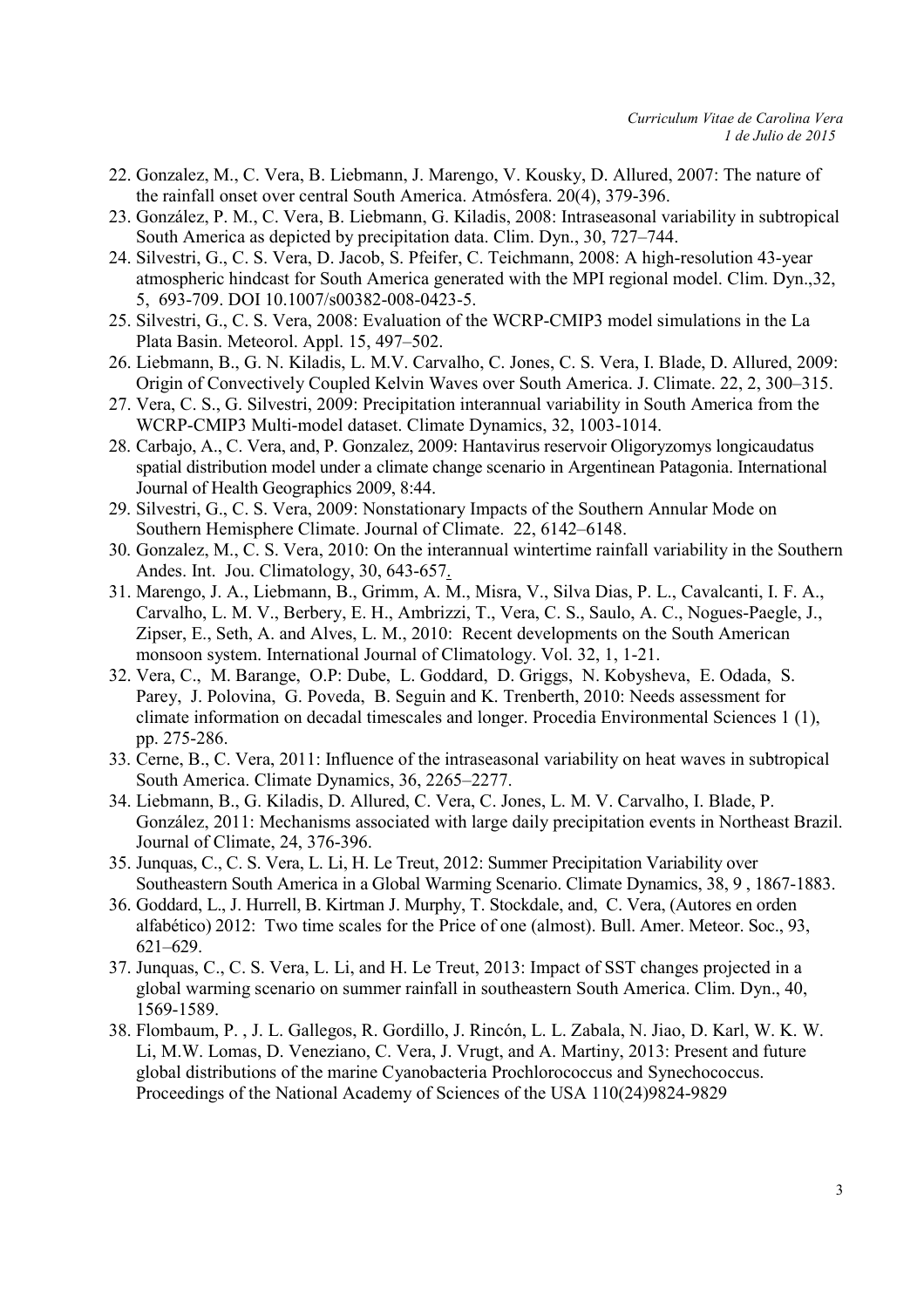- 39. Alvarez, M., C. Vera, G. Kiladis, and B. Liebmann, 2014: Intraseasonal Variability in South America during the Cold Season. Climate Dynamics, 42, 3253-3269.
- 40. González, P., C. Vera, 2014: Summer precipitation variability over South America on long and short intraseasonal timescales. Climate Dynamics, 43, 1993-2007.
- 41. Vera, C., L. Díaz, 2014: Anthropogenic influence on summer precipitation trends over South America in CMIP5 models. Int. Jou. of Climatol. DOI: 10.1002/joc.4153.
- 42. Arias P., R. Fu, C. Vera, M. Rojas, 2015: A correlated shortening of the North and South American monsoon seasons in the past few decades. Climate Dynamics, in press.
- 43. Alvarez, M., C. Vera, G. Kiladis, and B. Liebmann, 2015: Influence of the Madden Julian Oscillation on Precipitation and Surface Air Temperature in South America. Climate Dynamics. In press.
- 44. Robledo, F., C. Vera, O. Penalba, 2015: Influence of the large-scale climate variability on daily rainfall extremes over Argentina. En prensa en Int. Jou. of Climatology.
- 45. Junquas, C., L. Li, C. Vera, H. Le Treut, K. Takahashi, 2015: Influence of South America orography on summertime precipitation in Southeastern South America. Accepted pending minor revisions in Climate Dynamics.
- 46. Osman, M., C. Vera, F. Doblas-Reyes, 2015: Predictability of the tropospheric circulation in the Southern Hemisphere from CHFP models. En prensa en Climate Dynamics.
- 47. Jacques-Coper, M., S. Brönnimann, O. Martius, C. Vera, S B. Cerne, 2015: Evidence for a modulation by the Madden-Julian Oscillation of the intraseasonal summer temperature in Eastern Patagonia. En prensa JGR-Atmospheres.
- 48. Jacques-Coper, M., S. Brönnimann, O. Martius, C. Vera, S B. Cerne, 2015: Heat waves in Southeastern Patagonia during austral summer: an analysis of the intraseasonal timescale. En prensa Int. Jou. Climatology.

#### 3.2 Libros o capítulos de libros:

- 1. Vera, C., 1991: "Análisis objetivo y asimilación de datos en la región sur de Sudamérica". "Física de la Tierra: Modelado de la Atmósfera y el Océano". No 3, . Ed. de la Universidad Complutense de Madrid. Pag. 219-244
- 2. Camilloni, I., C. Vera, 2006: "El aire y el agua en nuestro planeta". Editorial: Eudeba. 104 Páginas.
- 3. Vera, C., W. Gutowski, C. R. Mechoso, B. N. Goswami, C. Reason, C. D. Thorncroft, J. A. Marengo, B. Hewitson, H. Hendon, C. Jones, P. Lionello, 2013: Understanding and Predicting Climate Variability and Change at Monsoon Regions. Chapter 11 of book "Climate Science for Serving Society: Research, Modelling and Prediction Priorities". G. R. Asrar and J. W. Hurrell (Eds.), Springer, XXXI, 484 pp.

#### 3.3 En volúmenes de conferencias nacionales e internacionales

• La Dra. Vera publicó más de 60 artículos completes o breves en actas o volúmenes de congresos nacionales e internacionales

#### 3.4 Artículos en revistas internacionales sin arbitraje (por invitación):

1. Vera, C. and C. R. Mechoso, 1998: The Atlantic ocean impact on Climate Variability over South America. VAMOS Working Group on the South American Monsoon Sytem (SAMS). WCRP Report. Pages 19-23.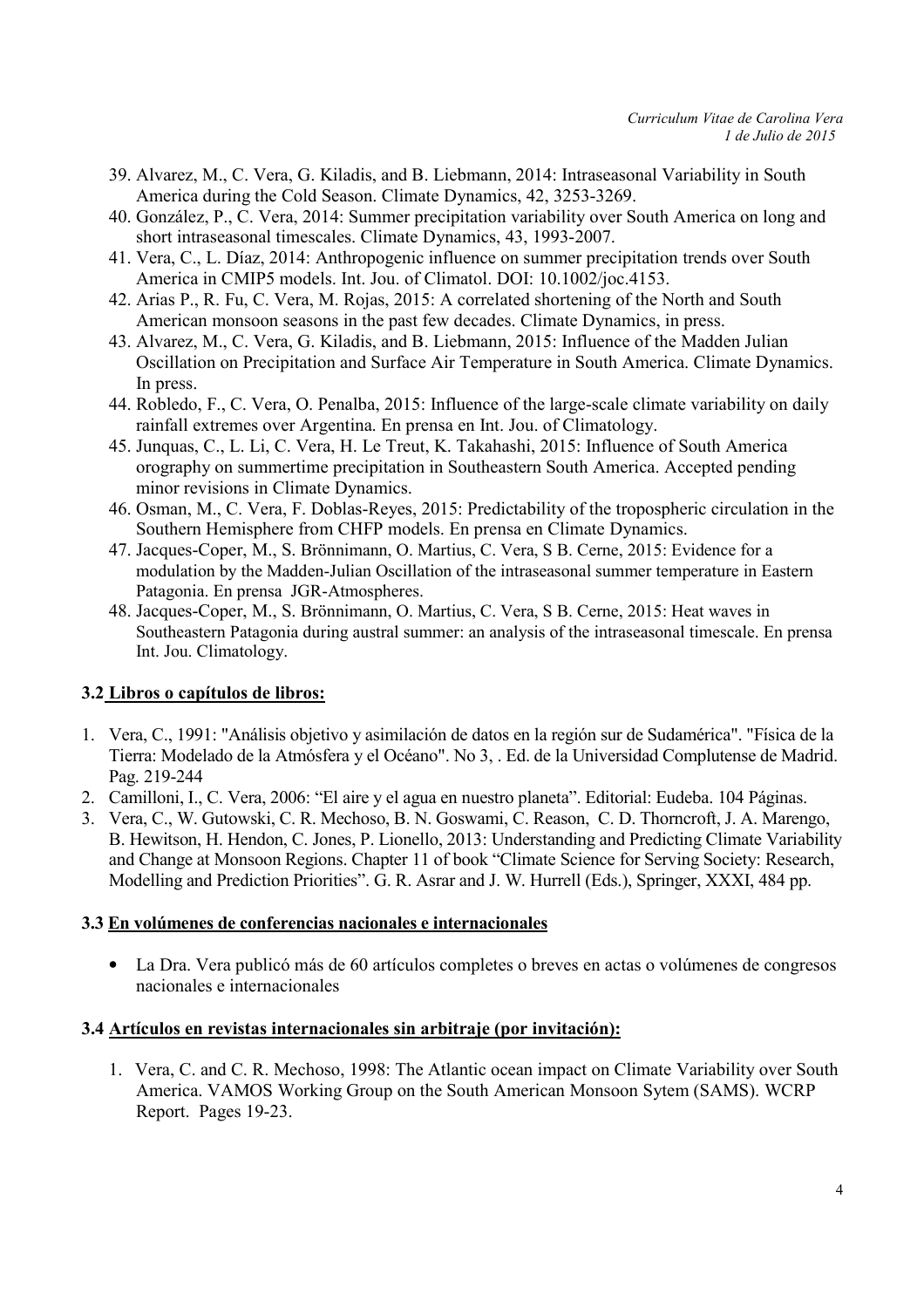- 2. Vera, C. and C. Ereño, 1999: Report of Argentine delegation to the International CLIVAR Conference. Paris, 2-4 December 1998. WCRP-108. WMO-TD 954. Pages 77-80.
- 3. Campetella, C. and C. Vera, 1999: The influence of the Andes over southern hemisphere winter cyclonic perturbations. Research Activities in Atmospheric and Oceanic Modelling. CAS/JSC Working Group on Numerical Experimentation. WMO Weather Prediction Research Programmes, Report Nº28. Págs 5.15 - 5.16.
- 4. Vera, C. and C. Nobre 1999: On the dynamics associated with the onset of the wet season in Central and Southeastern Brazil. CLIVAR/ICPO Report N° 30.
- 5. Vera, C., 2002: VAMOS/CLIVAR/WCRP Conference on South American low-level jet. Santa Cruz de la Sierra, Bolivia, 5-7 February 2002. CLIVAR Exchanges. No. 24 (Vol. 7, No. 2), 34- 36.
- 6. Simionato, C. y C. Vera, 2002: Un estudio de la variabilidad de los vientos de superficie sobre el estuario del Río de la Plata en las escalas estacional e interanual. Reporte Nro. 02-04. Proyecto PNUD/GEF RLA/99/G31.
- 7. Palastanga, V., C. Vera and A. Piola, 2002: On the leading modes of sea surface temperature variability in the South Atlantic Ocean. CLIVAR Exchanges, No. 25 (Vol. 7, No. 3/4). Pages 12- 16.
- 8. Vera, C., W. Hazeleger, I. Wainer and J. Servain, 2003: Climate Variability in the South Atlantic Ocean. Workshop on the South Atlantic Climate Observing System (SACOS), Angra dos Reis, Brazil, February 06 - 08, 2003.
- 9. Vera, C., 2004: Introduction to the South American Low-Level Jet Experiment (SALLJEX), CLIVAR Exchanges, No. 29, (Vol. 9, 1), Pages 3-4.
- 10. Saulo, C., P. González, L. Ferreira, C. Vera, 2009: Preliminary Assessment of the Soil Moisture Memory Role on Southeasten South American Summer Circulation. CLIVAR Exchanges. 14, 4, 5-7.
- 11. McPhaden, M.J., C. S. Vera, R. Martinez Guingla, R., 2010: Climate variability and change in South America. Eos 91 (49), pp. 473.
- 12. Barreiro, M., Grimm, A., Vera, C., 2011: CLARIS LPB WP4: Hydroclimate past and future lowfrequency variability, trends and shifts in La Plata Basin. CLIVAR Exchanges. No. 57, (Vol. 16, 3), Pages 15-19.

### 3.5 Reportes del IPCC (Intergovernmental Panel for Global Change) y comunicaciones nacionales

- Summary for Policymakers of the IPCC Special Report on Managing the Risks of Extreme Events and Disasters to Advance Climate Change Adaptation (SREX) (disponible en: http://ipccwg2.gov/SREX/). (Co-Author)
- Seneviratne, S.I., N. Nicholls, D. Easterling, C.M. Goodess, S. Kanae, J. Kossin, Y. Luo, J. Marengo, K. McInnes, M. Rahimi, M. Reichstein, A. Sorteberg, C. Vera, and X. Zhang, 2012: Changes in climate extremes and their impacts on the natural physical environment. In: Managing the Risks of Extreme Events and Disasters to Advance Climate Change Adaptation [Field, C.B., V. Barros, T.F. Stocker, D. Qin, D.J. Dokken, K.L. Ebi, M.D. Mastrandrea, K.J. Mach, G.-K. Plattner, S.K. Allen, M. Tignor, and P.M. Midgley (eds.)]. A Special Report of Working Groups I and II of the Intergovernmental Panel on Climate Change (IPCC). Cambridge University Press, Cambridge, UK, and New York, NY, USA, pp. 109-230.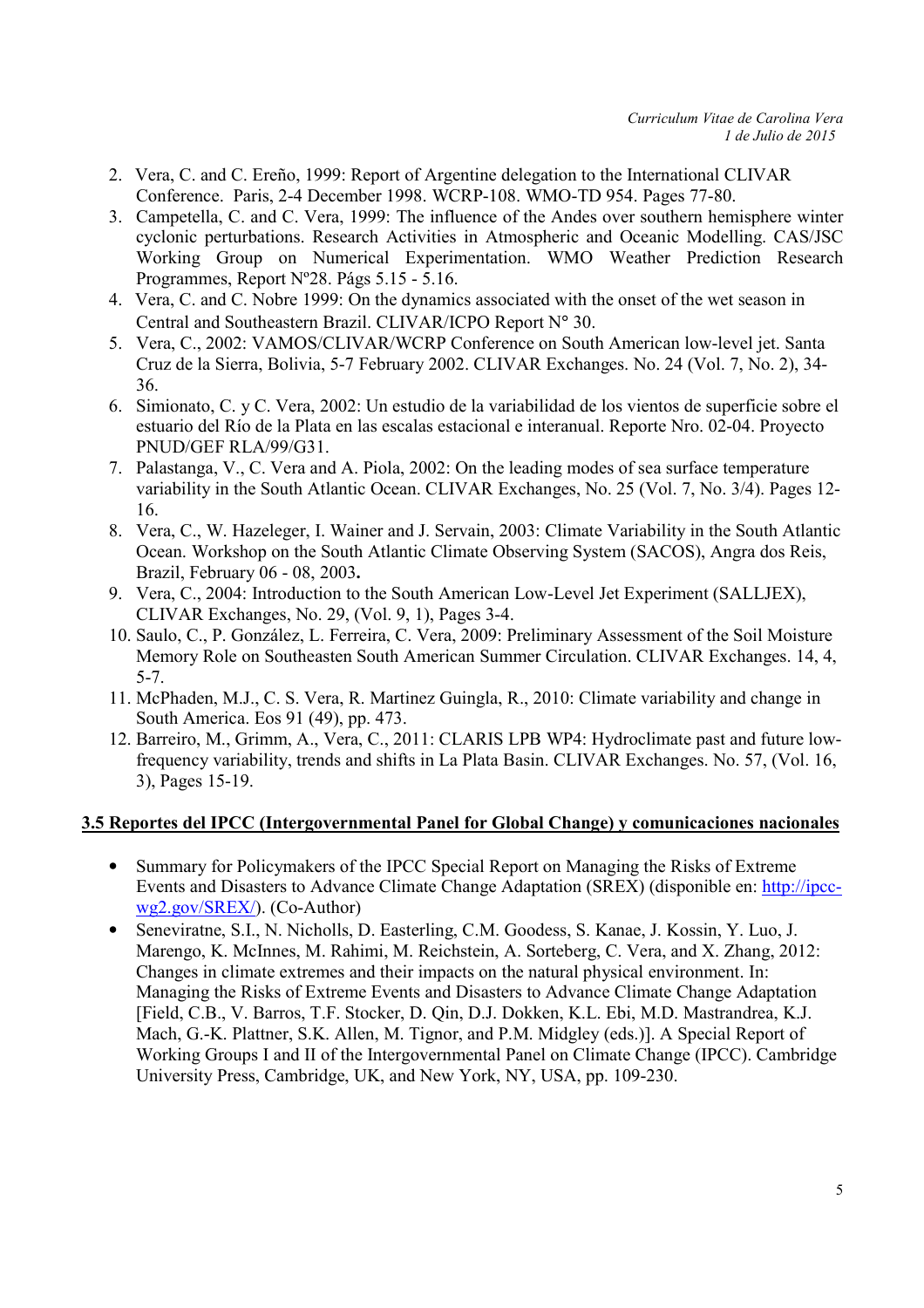• "Informe de Cambio climático en Argentina; tendencias y proyecciones", elaborado para la 3ra comunicación de la República Argentina a la Convención Marco de Naciones Unidas sobre Cambio Climático, Diciembre 2014. (Coordinado por C. Vera y V. Barros).

## 3.6 Subsidios recibidos:

#### 3.6.a Dirección o Co-dirección de programa o Proyecto

- Directora del proyecto "El efecto de la Cordillera de los Andes sobre las perturbaciones atmosféricas de corta escala temporal. Sus implicancias sobre el pronóstico regional" financiado por la Programación para investigadores jóvenes de la UBA (EX-011/J). Fecha de inicio: 1/8/96. Fecha de finalización: 31/12/97.
- Directora del proyecto "Estudio de la influencia de los procesos de latitudes medias en el inicio de la estación lluviosa en la región tropical de Sudamérica" financiado por el programa de estímulo a la investigación del CONICET(PEI/CONICET nro. 0158/97). Fecha de inicio: 1-1-98. Fecha de Finalización: 31/12/98.
- Directora del proyecto "Estudio de la variabilidad de escala sinóptica sobre Sudamérica. Sus implicancias en una predicción climática de escala estacional" financiado por la Programación para investigadores jóvenes de la UBA (JX01). (1/1/99-31/12/99)
- Directora del proyecto " Variabilidad atmosférica de escala sinóptica e intraestacional sobre Sudamérica durante la estación cálida" financiado por la Programación para investigadores jóvenes de la UBA (JX80). (1/1/00-31/12/00)
- Co-Principal Investigator del programa "A collaborative Research Network for the study of Regional Climate Variability and Changes, their Prediction and Impact, in the MERCOSUR Area". Financiado por el Interamerican Institute for Global Change (IAI) e integrado por instituciones de Argentina, Brasil, Paraguay, Uruguay y Estados Unidos. Fecha de inicio: 1/1/00. Fecha de finalización: 31/12/04.
- Co-Directora del proyecto " Estudio de la variabilidad climática en América del Sur" UBA (X072). Período 2001-2003. (Director: M. Nuñez)
- Co-Principal Investigator del Proyecto: "Enhancement Of The Daily Rainfall Network In Support Of The South American Low-Level Jet Study". NOAA/GC02-032. Período: 2002-2004 (Director: M. Douglas, NOAA/NSSL)
- Co-Principal Investigator del Proyecto: "Local and Remote Influences on Rainfall Variations and extreme events in la Plata Basin". NOAA/GC03-011.Período: 2003-2005 (Director B. Liebmann, NOAA/CDC).
- Directora del Proyecto: "Influencias locales y remotas sobre la variabilidad de los eventos extremos de precipitación en la cuenca del Plata". CONICET/PEI-6391. Período: 2004-2005.
- Co-Directora del Proyecto: "Variabilidad Climática En Diferentes Escalas Temporales Sobre Sudamérica", (UBACyT X264). Período 2004-2007. (Director: M. Nuñez)
- Co-Investigadora Principal del Proyecto "A Europe-South America Network for Climate Change Assessment and Impact Studies" CLARIS, EU-Contract 001454 (GOCE) Período 2005-2007.
- Directora del Proyecto "Influencia de las condiciones atmosféricas y oceánicas de gran escala en el clima presente y futuro de la cuenca del Plata". CONICET-PIP N°5400. Período 2006-2007.
- Directora del Proyecto: "Influencias Locales y Remotas en la Variabilidad de la Precipitación Estival en la Cuenca del Plata y sus Impactos Hidrológicos". ANPCYT-PICT2004. No 25269. 2006-2009.
- Investigadora Principal del Proyecto: Intraseasonal Variability of South America Precipitation. NOAA/GC07-134. Período: 2008-2010.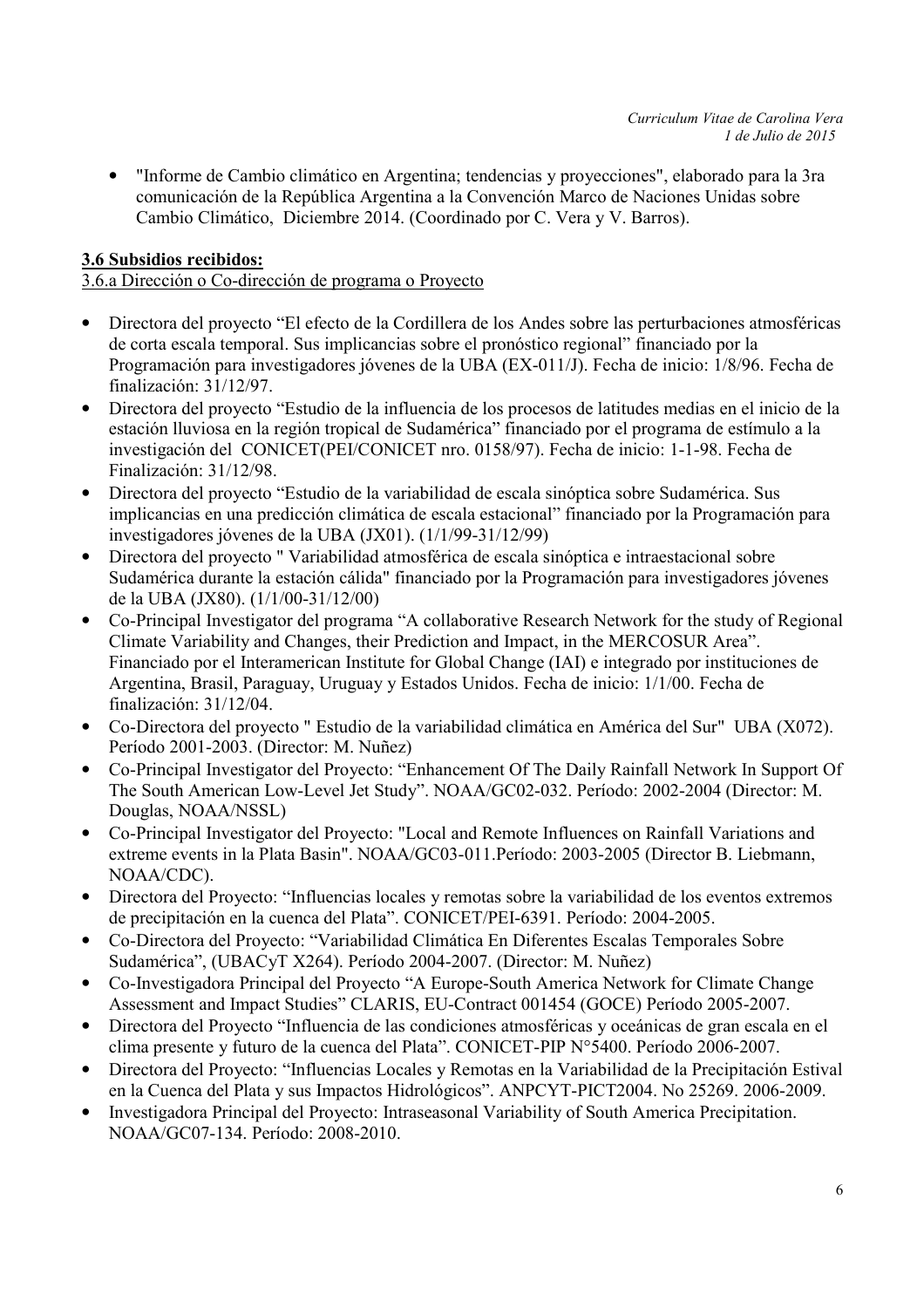- Co-Investigadora Principal del Proyecto: Experimental High Resolution Seasonal Climate and Hydrologic Prediction and Predictability Studies of the Pan-American and South American Monsoons from Intra-Seasonal to Seasonal Scales. NOAA/GC07-133. Período: 2008-2010.
- Co-Investigadora del Proyecto "A Europe-South America Network for Climate Change Assessment and Impact Studies in La Plata Basin". EU-Contract FP7-ENV-2007-1/No. 212492.Período: 2008- 2011.
- Directora del Proyecto: "Sobre los procesos que intervienen en los cambios proyectados de la precipitación estival en la Cuenca del Plata por efecto de las actividades humanas". CONICET/ PIP 112-200801-00399. Período: 2009-2011
- Co-Directora del Proyecto: "Estudio de los Factores que Influyen en la Previsibilidad del Clima sobre la Cuenca del Plata.". UBACYT X204. Período: 2008-2010.
- Co-Investigadora Principal del Proyecto: Influence of Convective Systems on Intraseasonal to Interannual Variability of the Intra-American Monsoon. NOAA-CPPA- Período: 2010-2013.
- Co-Investigadora Principal del Proyecto: "Decadal Variability of the American Monsoons: An Assessment of CMIP5 Simulations". NSF-RAPID (AGS-11126804) FY11-12.
- Investigador Miembro del Grupo Responsable del Proyecto: Pronósticos probabilísticos a diversos plazos: generación de productos específicos para su implementación operativa en Argentina. ANPCyT-PICT-Bicentenario. FY11-14.
- Directora del Proyecto "Decadal climate variability and change and its hydrological impacts over southeastern South America". CNRS/INSU/LEFE FY:12-13
- Directora del Proyecto " Estudio de las variaciones climáticas observadas en la Pampa Húmeda durante los siglos 20 y 21 y desarrollo de su proyección para las próximas décadas". CONICET-PIP 11220120100526CO. 2014-2016
- Directora del Proyecto " Dinámica de la variabilidad intraestacional y su impacto en el clima del sur de Sudamérica. UBACYT 2014-2017 20020130100489BA.

## 3.7 Conferencias Científicas Internacionales por invitación (más relevantes de los ultimos 10 años)

- "The American Monsoon Systems", Invited Lecture at the 1st International CLIVAR Science Conference, Baltimore, USA, June 21-25, 2004.
- "Revisión de los sistemas monzónicos americanos". Invited presentation. XI Congreso Latinoamericano E Ibérico De Meteorología. Cancún, Mexico, 27 Feb-5 Mar 2005.
- "The World Climate Research Program: Achievements and Prospectus". Invited scientific presentation. Annual Session of the World Meteorological Organization Executive Council, 29 June 2006, Geneva, Switzerland.
- "Climate variability and Change over South America from IPCC-AR4 simulations". NOAA/Geophysical Fluid Dynamics Laboratory, University of Princeton, USA, 11 Jan 2007.
- "Regional analysis of future climate projections". Invited speaker. UNFCCC/SBSTA 26/ESSP SIDE EVENT: Connecting Earth System Science Research to Climate Change Policy, Bonn, Germany, 7 May 2007
- "Confiabilidade e Incertezas nos Resultados do IPCC/2007", Presentación Invitada. III Conferência Regional sobre Mudanças Globais: América do Sul, Sao Paulo, Brasil, 5 de Noviembre de 2007.
- "Monções nas Américas". Presentación invitada. XV Congresso Brasileiro de Meteorologia, Sao Paulo, Brasil, 25 de Agosto de 2008.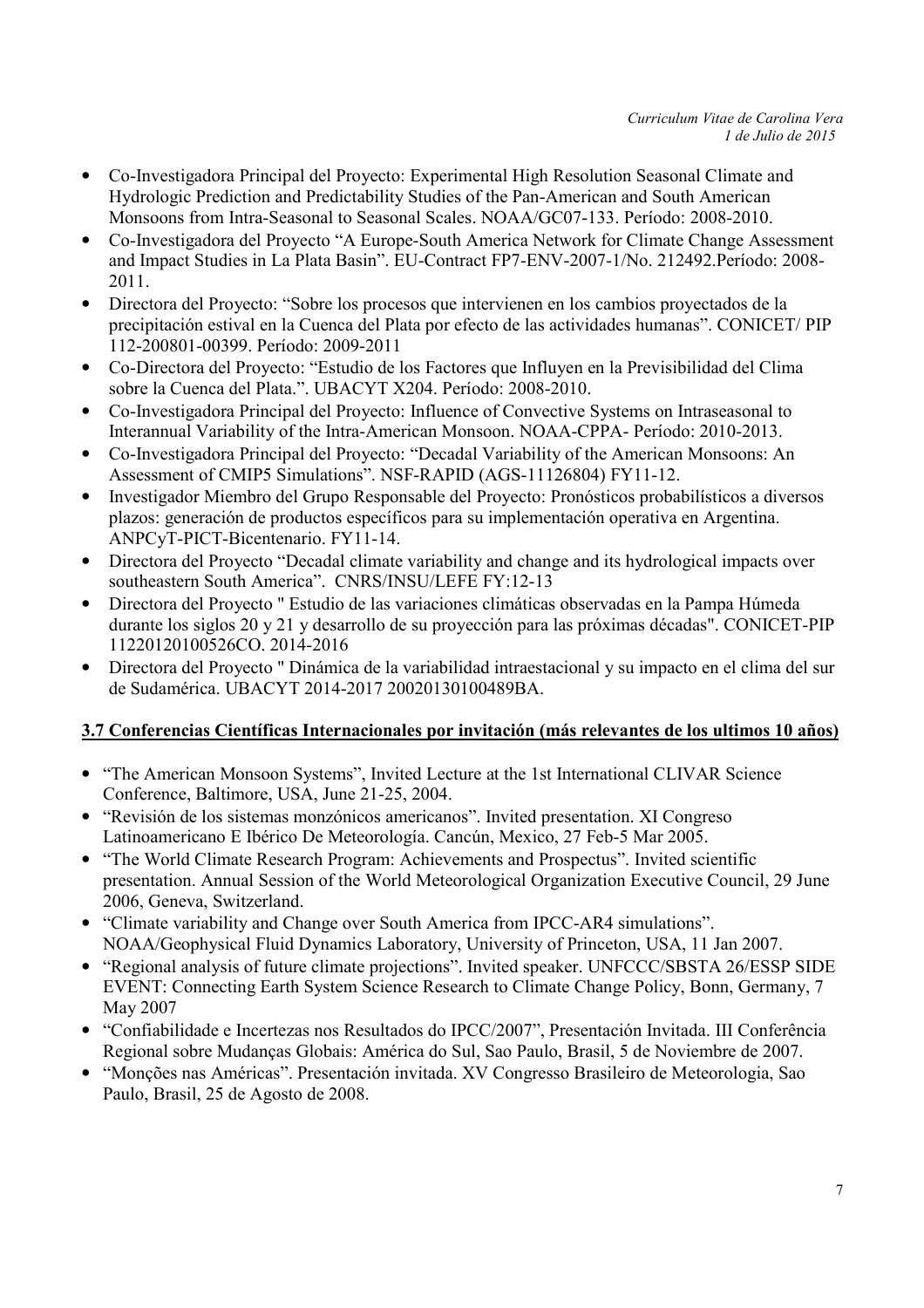- "Needs assessment for climate information on decadal time scales and longer". Invited Speaker. 3<sup>rd</sup> World Climate Conference (WCC-3), Ginebra, 30 de Agosto – 4 Septiembre 2009.
- "Precipitation Year-To-Year Variability over Southeastern South America in the Context of Climate Change ". Invited talk, AGU, the Meeting of the Americas. Foz do Iguassu, Brazil, 8-13 August 2010.
- "Introduction to Section D: Future Climate Extremes, Impacts, and Disaster Losses". IPCC-SREX Report Approval Session, Kampala, Uganda, 14-17 Nov. 2011.
- 'Regional observations and projections of extremes' Outreach event on 'Managing the Risks of Climate Extremes and Disasters in Latin America – What can we learn from the IPCC Special Report?' Havana, Cuba,  $18^{th}$ -19<sup>th</sup> April 2012.
- "Climate Change Science Update". Forum on Science, Technology and Innovation for Sustainable Development, organized by ICSU for RIO+20, Rio de Janeiro, Brazil, 11-15 June 2012
- "Coping with Climate Change". IAP Conference and General Assembly. Rio de Janeiro, Brasil, 24 27 February 2013.
- "Regional Climate Monitoring: Current State and Perspectives", WCRP-Conference for Latin America and the Caribbean, Developing, Linking, and Applying Climate Knowledge, Montevideo, 17-21 March, 2014.

## 3.8 Servicios científicos-tecnológicos

• Coordinadora del servicio técnico proporcionado a la Secretaría de Ambiente y Desarrollo Sustentable en el marco del convenio "PROYECTO ¨TERCERA COMUNICACIÓN NACIONAL SOBRE CAMBIO CLIMATICO¨. Convenio Específico (Expediente Nº 502.066 vinc. 1) tramitado por la UBA.

### 4. Antecedentes docentes:

En la Facultad de Ciencias Exactas y Naturales se desempeñó en los siguientes cargos:

- Auxiliar Docente con el cargo de Preceptor, dedicación semi-exclusiva, en el Depto. de Tecnología Educativa durante el segundo cuatrimestre de 1984.
- Ayudante de segunda (marzo de 1985 a noviembre de 1986), Ayudante de primera, dedicación simple, (noviembre de 1986 hasta junio de 1991) en el Departamento de Ciencias de la Atmósfera..
- Jefe de trabajos prácticos, dedicación exclusiva, en el Departamento de Ciencias de la Atmósfera desde junio de 1991 hasta el 14 de abril de 1994.
- Profesora Adjunta, dedicación exclusiva, en el Departamento de Ciencias de la Atmósfera, desde el 5 de abril al 5 de agosto de 1993 y desde el 15 de abril de 1994 hasta el 10 de Agosto de 2011. (regular desde 16 de septiembre de 2002).
- Profesora Asociada, dedicación exclusiva, en el Departamento de Ciencias de la Atmósfera desde el 10 de Agosto de 2011 hasta 11 de Junio de 2012.
- Profesora Titular, dedicación exclusiva, en el Departamento de Ciencias de la Atmósfera desde el 11 de Junio de 2012 hasta la fecha.

### 5. Actuación universitaria

5.1 Cursos de grado en los que enseñó en el Departamento de Ciencias de la Atmósfera, FCEyN-UBA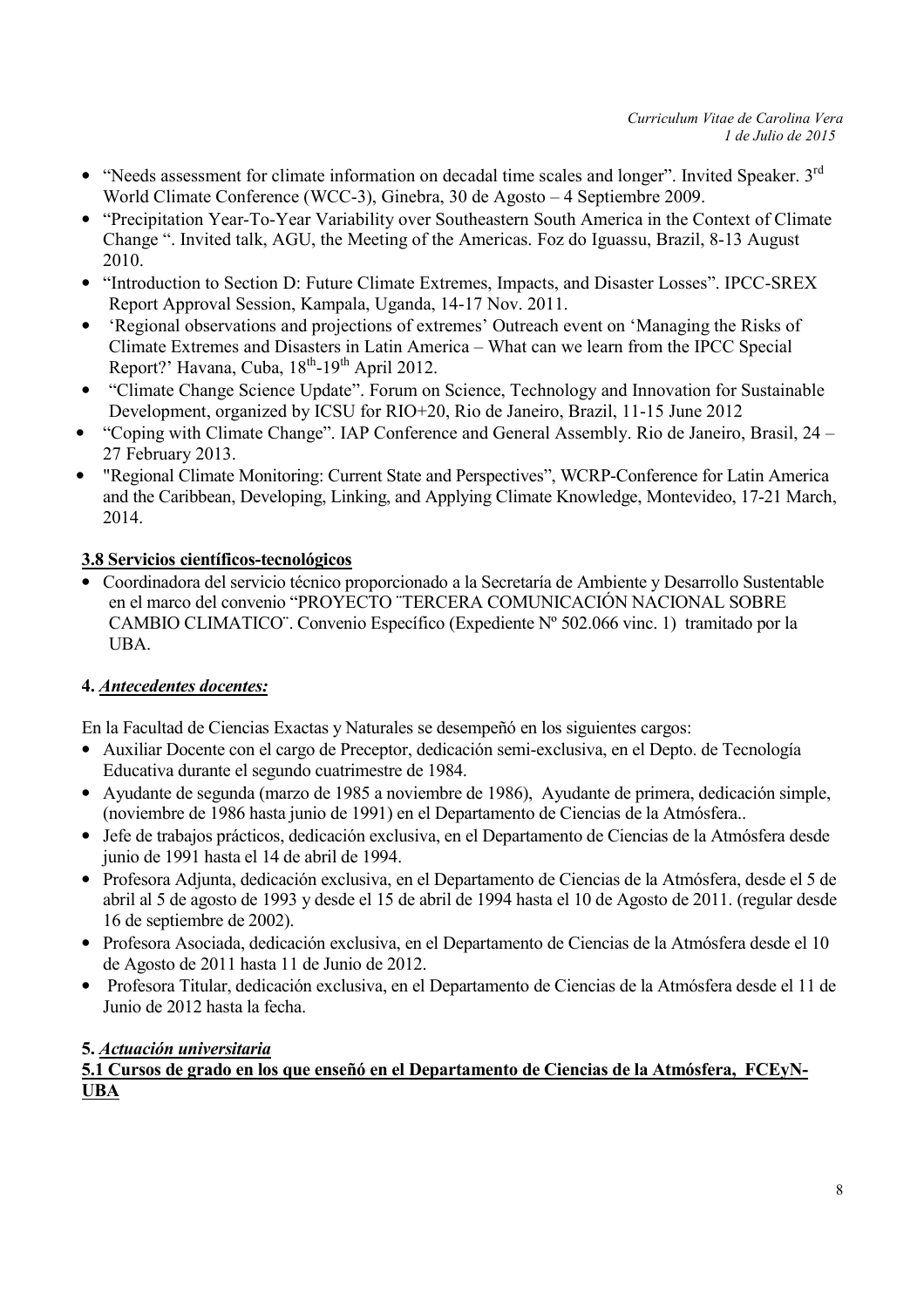• Introducción a la Meteorología Teórica. Dinámica de la Atmósfera I. Métodos numéricos en Ciencias de la Atmósfera. Introducción a la Dinámica de la Atmósfera. Meteorología Teórica. Seminario de Computación. Circulación General de la Atmósfera y del Océano.

#### 5.2 Curso de post-grado/doctorado que diseñó y dictó en el Departamento de Ciencias de la Atmósfera y los Océanos. FCEyN-UBA

- Procesos atmosféricos de gran escala. (1997,1998, 2001, 2002-2011).
- The Interdisciplinary Science of Climate Changes: Basic Elements. Marzo 2007. Financiado por el ICTP.
- Tiempo y Clima de la Antártida y los Océanos Australes. 2008.
- Características Climáticas de la Antártida y los Océanos Australes. (Materia de doctorado para biólogos y geólogos). 2010.
- Training Institute on the use of seasonal predictions for applications in Latin America. Agosto 2010. Financiado por NSF/IAI.
- Fundamentos de la Variabilidad Climática Global y en Sudamérica. 2014, 2015.

#### 5.3 Cursos dictados en otras instituciones

- Training Workshop: Climate Variability and Predictions in the Atlantic Basin (West Africa, Caribbean and South America, realizado entre el 21 y el 30 de Junio de 2011 en Dakar, Senegal y financiado por NOAA-USAID-ANAMS
- 4th International Training Workshop Climate Variability and Predictions (Pacific Basin), realizado entre el 8 y el 17 de Agosto de 2012, en San José, Costa Rica. Financiado por NOAA-USAID-UCAR-WMO-KMA-CCRH-IMN
- Curso de Posgrado/Doctorado: Bases físicas de la variabilidad climática global y regional. Universidad Nacional de Cuyo-CONICET/CCT-Mendoza, dictado entre el 29 de Abril y 10 de Mayo de 2013.
- 2013 Pan American Advanced Studies Institute on Atmospheric Processes of Latin America and the Caribbean, Cartagena de Indias, Colombia, 27/5-7/6/2013 organizado por NSF, UCAR, NOAA.
- Global Symposium on Climate Variability, Predictions and Services (GSCVPS), realizado entre el 24 y el 28 de Junio de 2013 en Estambul, Turquia, organizado por NOAA. WMO, USAID, Turkish Meteorological Service

### 5.4 Dirección de tesis de doctorado y licenciatura:

- Directora de Tesis de Doctorado en la Universidad de Buenos Aires:
	- Aprobadas: 7 (siete) Paula Vigliarolo (2003). Gabriel Silvestri (2003). Claudia Campetella (2006), Bibiana Cerne (2008), Paula González (2010), Federico Robledo (2012), Alejandro Godoy (2013)
	- En curso: 4 (cuatro) Maria de los Milagros Skanski (2010,-), Mariano Alvarez (2011,-), Marisol Osman (2012, -), Leandro Díaz (2013,-)
- Directora de Tesis de Doctorado de la Ecole Polytechnique (Francia):
	- o Aprobadas: 1 (una)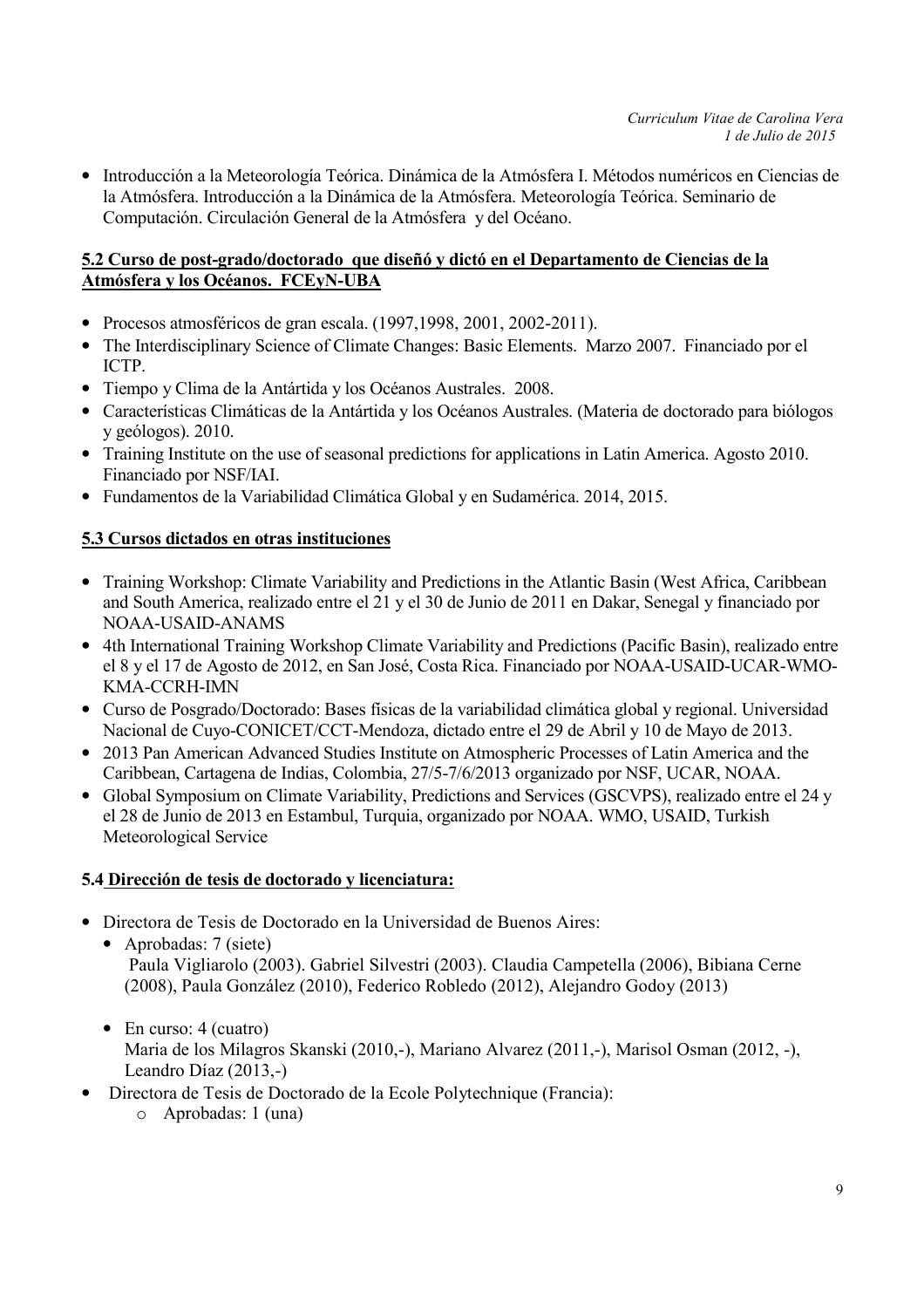Clementine Junquas (2012)

- Directora de tesis de licenciatura en Ciencias de la Atmósfera:
	- Finalizadas: 6 (seis): Paula Vigliarolo (1996), Carlos Nadale (2004, Co-Directora: O. Penalba), Paula González (2006), Mariano Alvarez, (2011), Marisol Osman (2012), Leandro Diaz (2013)
	- En curso: 1 (una): Federico Di Gregorio (2014)
- Directora de tesis de Licenciatura en Oceanografía Física, Finalizadas 2 (dos): Virginia Palastanga (2002), María Paz Chidichimo (2006)
- Directora de tesis de licenciatura en Cs. Físicas: Finalizadas 1 (una): Germán Bertossa, (2000). En curso 1 (una): Federico Di Gregorio.
- Directora de estadía de investigación: 3 (tres): Thomas Viguier (Ecole Polytechnique de Paris, 2000), Rejane Georgeault (University of Toulon and the Var, Francia, 2007) (Quentine Lejeune, Ecole Normal Superieur de Lyon, 2011)

# 5.5 Dirección de becarios e investigadores

- Paula Vigliarolo: Becaria de iniciación UBA (1/3/97-15/8/98). Becaria de iniciación CONICET (16/8/98-2003). Becaria Post-Doctoral CONICET (2003-2006)
- Gabriel Silvestre: Becario Post-doctoral CONICET (2003-2006), Investigador Asistente (2006- 2010)
- María Paz Chidichimo: Becaria estímulo PROSUR (Proyecto IAI/CRN-055), (2004-2006)
- Paula González: Becaria estímulo PROSUR (Proyecto IAI/CRN-055), (2003-2005), Becaria Estímulo UBA (2005-2006). Becaria Conicet (2006-2010)
- Clementine Junquas: Becaria de la Ecole Polytechnique (Francia) (2008-2011)
- Mariano Alvarez: Becario doctoral CONICET (2011-Presente), Becario estímulo CLARIS (2008-2010)
- Marisol Osman: Becaria doctoral CONICET (2012-Presente), Becaria estímulo CLARIS (2008-2012)
- Sebastian Gomez: Becario estímulo CLARIS (2010-2011)
- Leandro Díaz: Becario estímulo CNRS, CLARIS (2011-2013), Becario CONICET (2013-Presente)
- Alejandro Godoy: Becario CONICET (2009-2013), Becario Postdoctoral CONICET (2013-2015)
- Federico Robledo: Becario Posdoctoral CONICET (2012-2014), Investigador Asistente (2014- Presente)

## 5.6 Participación en jurados de concursos y/o tesis (más relevantes últimos 10 años)

- Miembro de Jurado de tesis de Doctorado de Adriana Fernández en el Departamento de Ciencias de la Atmósfera y los Océanos de la Universidad de Buenos Aires, Noviembre 2004.
- Miembro de Jurado de tesis de licenciatura de Juan Ruiz en el Departamento de Ciencias de la Atmósfera y los Océanos de la Universidad de Buenos Aires, Diciembre de 2004.
- Miembro de Jurado de tesis de licenciatura de Nidia Martinez Avellaneda en el Departamento de Ciencias de la Atmósfera y los Océanos de la Universidad de Buenos Aires, 2005.
- Miembro de Jurado de tesis de licenciatura de Alejandro DiLuca en el Departamento de Ciencias de la Atmósfera y los Océanos de la Universidad de Buenos Aires, 2006.
- Miembro de Jurado de tesis de doctorado de Diego Araneo en el Departamento de Ciencias de la Atmósfera y los Océanos de la Universidad de Buenos Aires, 2007.
- Miembro de Jurado de Concurso de Profesor en el área de "Ciências Ambientais". Universidade Federal do ABC, Santo Andre, Brasil, Diciembre, 2007.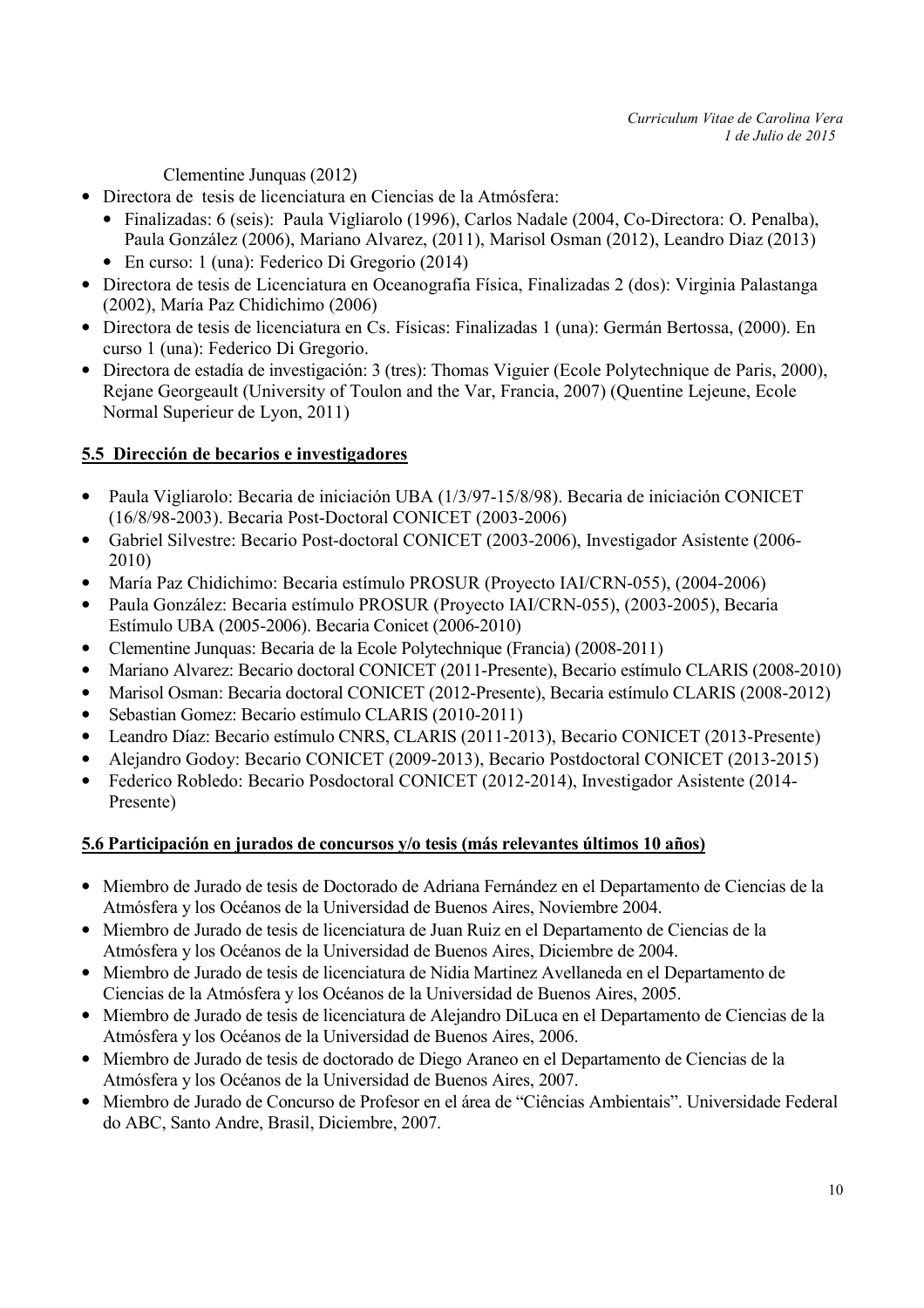- Miembro de Jurado de tesis de doctorado de Lorena Ferreira en el Departamento de Ciencias de la Atmósfera y los Océanos de la Universidad de Buenos Aires, Marzo, 2007.
- Miembro de jurado de tesis de doctorado de Ana Elizabethe da Silva, Departamento de Ciencias Atmosféricas de la Universidad de São Paulo, Agosto 2009.
- Miembro de jurado de tesis de licenciatura de Laura Aldeco, Departamento de Ciencias de la Atmósfera y los Océanos, FCEN/UBA, Septiembre 2011.
- Miembro de Jurado de tesis de doctorado de Alejandro Silva Brito. The University of New South Wales, Sydney, Australia, Noviembre 2011.

#### 6. Antecedentes profesionales 6.1 Actuación en universidades e institutos del país o del extranjero (más relevantes)

- University Corporation for Atmospheric Research Visiting Scientist en la división de Desarrollo el National Meteorological Center. Washington, DC, 1989. (Directora: Eugenia Kalnay)
- Científico Visitante en el Laboratoire de Meteorologie Dinamique du CNRS, Paris, Francia. 1994, 2000, 2010.
- Pesquisadora Visitante en el Centro de Previsao de Tempo e Estudos Climáticos (CPTEC/INPE), Cachoeira Paulista, SP Brasil 1998.
- Visiting Scientist en el Climate Diagnostic Center (CDC/NOAA), Boulder, Colorado, USA, En-Feb 2001, Agosto 2003, Febrero 2004, Agosto 2005, Febrero 2008, 2011.
- ViceDirectora del CIMA/CONICET-UBA (2004-2010)
- ViceDecana de la Facultad de Ciencias Exactas y Naturales-UBA (2006-2010).
- Directora del CIMA/CONICET-UBA (2010-2015) (por concurso)
- Directora de la UMI-IFAECI/CNRS-CONICET-UBA (2011-Presente)

### 6.2 Responsabilidades de coordinación nacional e internacional (más relevantes)

- Miembro del panel "Variability of the American Monsoon Systems" (VAMOS) del Programa internacional WCRP (1997-2006), Vice-Chair del mismo Panel (2002-2004) y Co-Chair del mismo Panel (2004-2006). WCRP (World Climate Research Program) patrocinado por World Meteorological Organization (WMO), International Council for Science (ICSU), and the Intergovernmental Oceanographic Commission (IOC) de UNESCO. WCRP coordina la investigación mundial de la variabilidad y cambio del clima (http://www.wcrp-climate.org/)
- Chairperson del South American Low-Level Jet (SALLJ) Scientific Working Group (2002-2005).
- Chairperson del American Meteorological Society/STAC Committee on Southern Hemisphere Meteorology and Oceanography (2004-2007).
- Miembro Officer del Joint Scientific Committee del World Climate Research Program (WCRP) (2006- 2012).
- Miembro del Scientific Advisory Committee (SAC) del Interamerican Institute for Global Change (IAI). (2007-Presente)
- Lead Author of the IPCC (Intergovernmental Panel on Climate Change) Special Report on "Managing" the Risks of Extreme Events and Disasters to Advance Climate Change Adaptation" (2009-2011)
- Miembro del International Advisory Board del Center for Development Research (ZEF)/University of Bonn. (2011-Presente)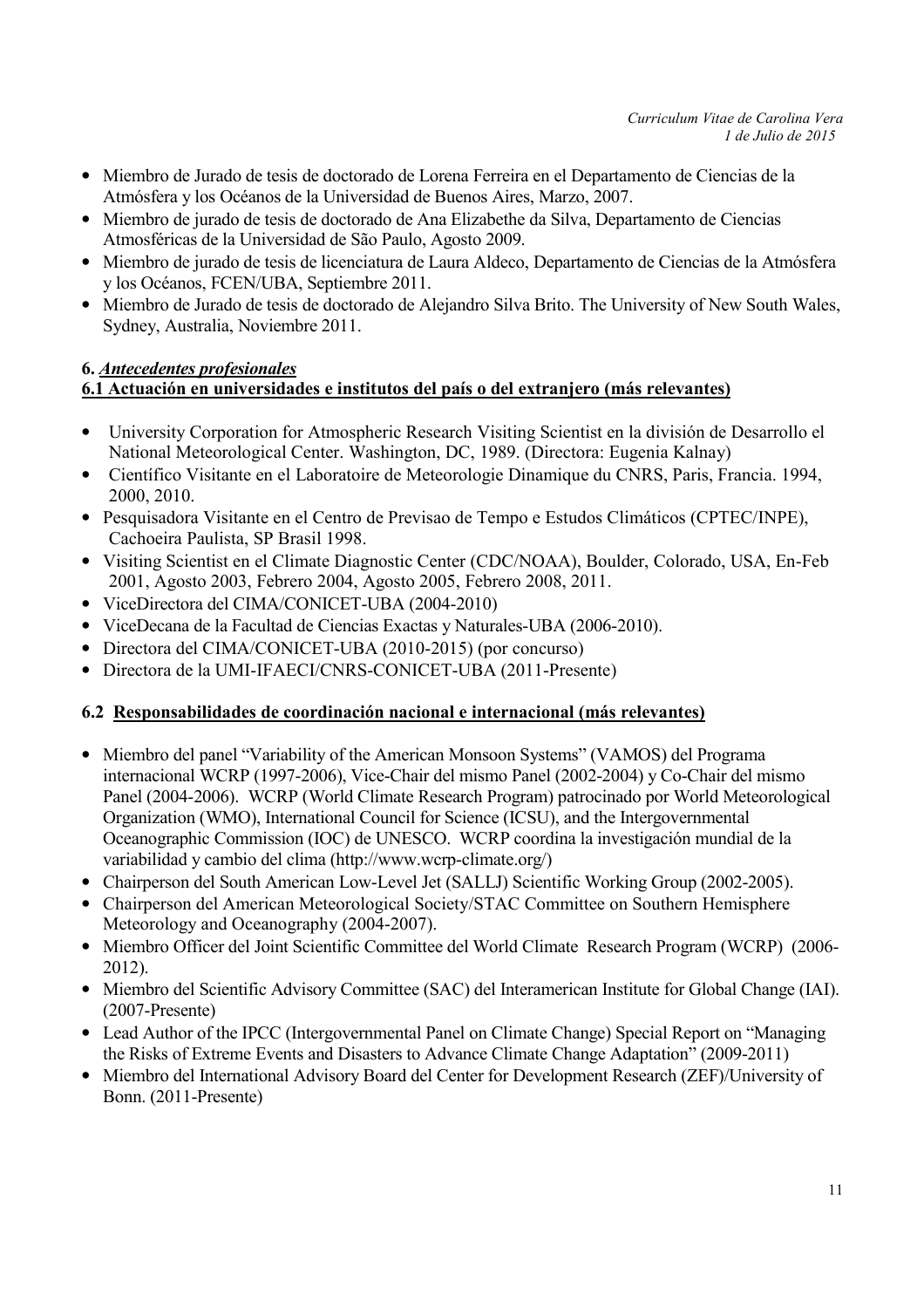- Miembro Titular en representación del sector científico y tecnológico en el Consejo Tecnológico Sectorial de Ambiente y Cambio Climático (CTS-AMBIENTE Y CC) del MINCYT (2012-Presente)
- Miembro del Comité Científico del Programa "Future Earth" (2013-Presente).
- Miembro Ex-Oficio del Comité Científico del Programa Internacional Climate Change, Agriculture and Food Security (CCAFS)/CGIAR. (2014-Presente)
- Miembro del Comité Científico del Programa International Transformations to Sustainability Programme del International Council for Social Sciences. (2014-Presente).

## 6.3 Actuación en asociaciones científicas y reuniones científicas (más relevantes)

- Miembro de la delegación oficial de Argentina en la International CLIVAR Conference, 2-4 Diciembre de 1998, París, Francia.
- Editora ejecutiva de la revista METEOROLÓGICA, 2000-2003.Directora del volumen especial de METEOROLÓGICA sobre variabilidad del sistema monzónico sudamericano. (Vol. 1 y 2, 2002).
- Presidente del Comité de Programa y del Comité de Organización de "VAMOS/CLIVAR/WCRP Conference on South American low-level jet", Santa Cruz de la Sierra, Bolivia, 5-7 February 2002.
- Miembro del American Meteorological Society/STAC Committee on Southern Hemisphere Meteorology and Oceanography (2002-2004).
- Miembro del Comité de Programa de  $7<sup>th</sup>$  AMS International Conference on Southern Hemisphere Meteorology and Oceanography, 24-28 March 2003, Wellington, New Zealand.
- Presidente del Comité de Programa y del Comité de Organización de "VAMOS/SALLJEX Data Workshop", Buenos Aires, 10-12 Dic. 2003.
- Co-Chairperson de la  $8<sup>th</sup>$  International Conference on Southern Hemisphere Meteorology and Oceanography of the American Meteorological Society. Foz do Iguacú, 24-28 April, 2006.
- Miembro del Comité de Programa de 9<sup>th</sup> AMS International Conference on Southern Hemisphere Meteorology and Oceanography, 9-14 February 2009, Melbourne, Australia.
- Miembro del Comité Organizador de WCRP Open Science Conference, 24-28 Octubre 2011, Denver, USA.
- Miembro del Comité de Programa de 10th AMS International Conference on Southern Hemisphere Meteorology and Oceanography, 23-27 April 2012, Nouméa, New Caledonia.
- Miembro del Comité de Programa de 11th AMS International Conference on Southern Hemisphere Meteorology and Oceanography, 5-9 October 2015, Santiago de Chile, Chile.
- Miembro del Comité Científico de la Conferencia "Our Common Future under Climate Change CFCC", 7-10 July, 2015, Paris, Francia.
- Miembro del Comité Científico de IPCC Workshop on Regional Climate Projections and their Use in Impacts and Risk Analysis Studies, São José dos Campos, Brazil, 15–18 September 2015.

# 7. Otros elementos de juicio

## 7.1 Premios obtenidos:

- Mención por trabajo sobresaliente del V Congreso Argentino de Meteorología. Buenos Aires 30 nov.- 4 dic. 1987.
- Premio a una actitud en la vida. Fundación Alicia Moreau de Justo. 1993.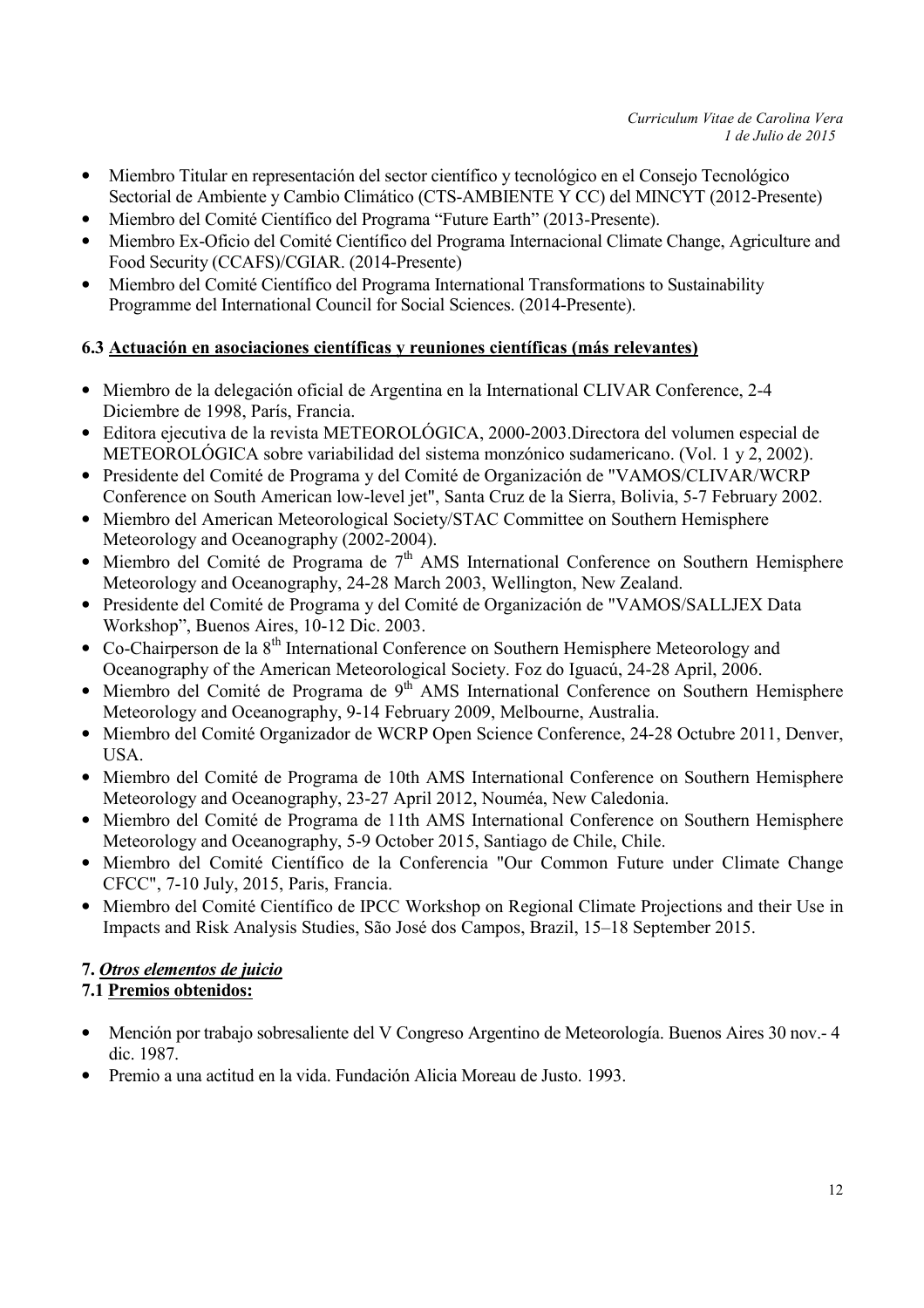- Premio por trabajo destacado del X Congresso Brasileiro de Meteorología y VIII Congresso da FLISMET. 26-30 de Outubro de 1998. Brasilia, Brazil. (Trabajo: A statistical-dynamical diagnostic of cold-air outbreaks in tropical South America by Vera, C. and Vigliarolo, P.K)
- Premio "Emilio Caimi" a la Trayectoria Científica otorgado por el Centro Argentino de Meteorológos. 2012.

### 7.2 Evaluación de actividades científicas y técnicas

- Revisora de proyectos de investigación de ANPCyT, CONICET, (Argentina), FONDECYT, CONICYT (Chile), NOAA, NASA (U.S.A), DICyT, PEDECIBA (Uruguay).
- Revisora de J. Climate, Monthly Weather Review, Bulletin of the American Meteorological Society, Geophysical Research Letters, International Journal of Climatology, Climate Dynamics, Quarterly Journal of the Royal Meteorological Society, Journal of Atmospheric Sciencies, Journal of Geophysical Research, Revista Brasileira de Meteorología, Brazilian Journal of Geophysics, Journal of Oceanic and Atmospheric Technology.
- Miembro de la Comisión Ad Hoc de la Comision Asesora de Cs. Exactas y Naturales del CONICET, para la evaluación del Concurso de Becas 2001.
- Miembro de la Comisión Técnica Asesora Nro. 5 de la UBA, 2002-2006.
- Evaluadora del Centro de Estudios del Cuaternario Fuego-Patagonia y Antártica-Fundación CEQUA, Chile por pedido del CONICYT, Agosto, 2007.
- Miembro de la Comisión Asesora de Ciencias de la Tierra, CONICET. 2009-2010.
- Miembro Comisión Ad Hoc de Ciencias de la Tierra e Hidroatmosféricas, ANPCYT, 2012.
- Evaluadora de Proyectos NSF, 2011-2012.
- Evaluadora de Investigadores, Columbia University.
- Evaluadora postulantes a cargos de Profesor en el Departamento de Geofísica, Universidad de Chile, Chile, 2009, 2013.
- Miembro Comisión ad Hoc de Ciencias de la Tierra e Hidroatmosféricas, ANPCYT, 2014.
- Miembro Comisión de evaluación de Premios Houssay y Houssay Trayectoria del área de Ciencias de la Tierra, Atmósfera, Océano, Astronomía, 2014.

## 7.3 Actividades de divulgación (más relevantes de los último años)

- "¿Cómo se estiman los futuros cambios climáticos que las evaluaciones de impacto y adaptación requieren?" Honorable Cámara de Diputados de la Provincia de Buenos Aires, la Plata, 5 de Junio de 2007.
- "¿Cómo los científicos detectan los cambios climáticos actuales y proyectan los futuros?", Primeras Jornadas Interdisciplinarias sobre Cambio Climático, Universidad de Buenos Aires, Buenos Aires, 14 de Noviembre 2007.
- Elaboración del guión y conducción del programa "Ciencias Naturales: El ciclo del Agua" parte del Ciclo Explora del Ministerio de Educación, transmitido por el canal Encuentro durante el 2007 y 2009.
- Redacción en colaboración con Inés Camilloni de los fascículos: "Ciencias Naturales: El Ciclo del Agua" y "Ciencias Naturales: La Atmósfera", dentro del Programa de capacitación Explora del Ministerio de Educación. 2008.